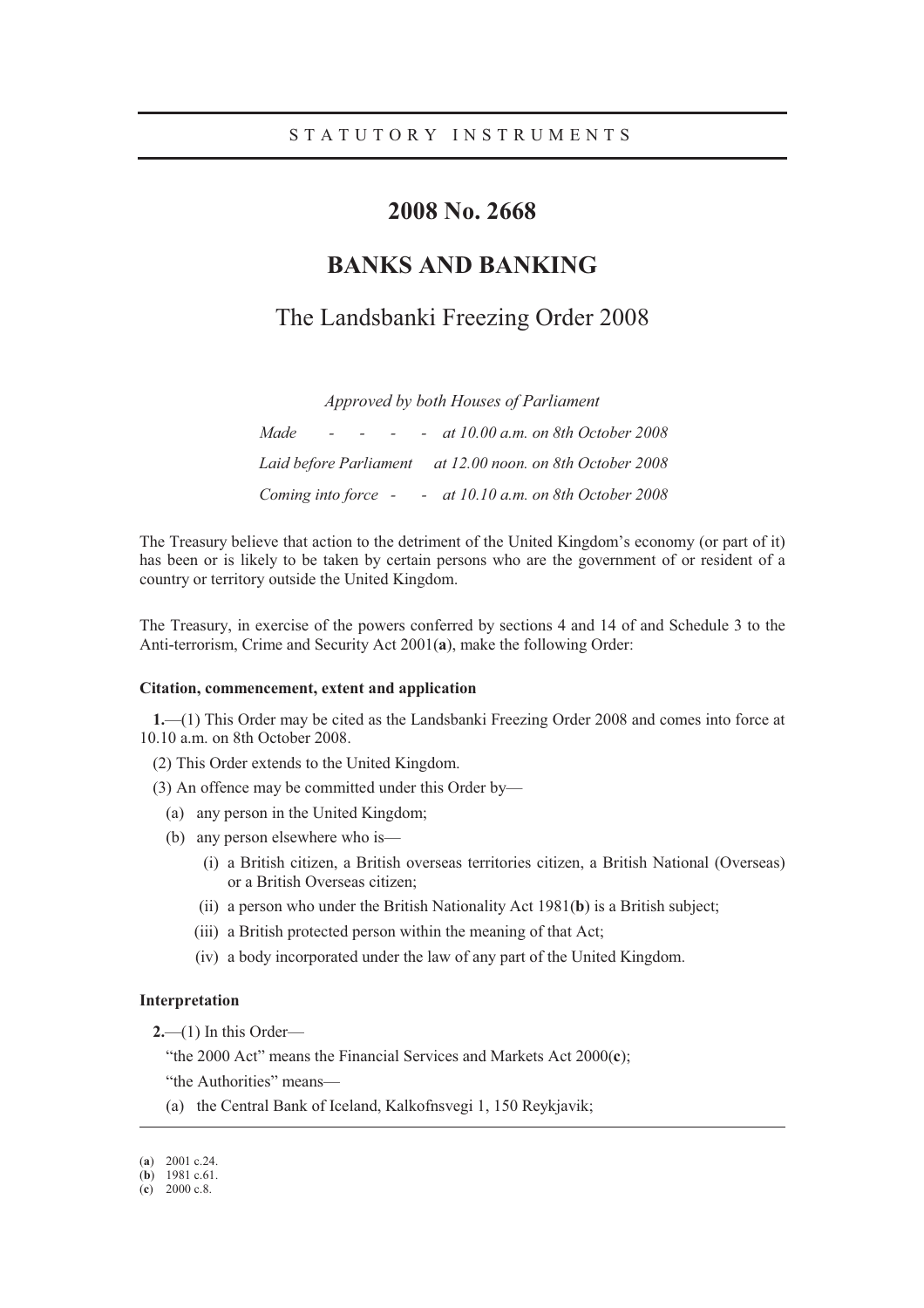- (b) the Icelandic Financial Services Authority (the Fjármálaeftirlitið); and
- (c) the Landsbanki receivership committee established by the Icelandic Financial Services Authority;

"body corporate" includes a Scottish partnership and "a body incorporated under the law of any part of the United Kingdom" is to be interpreted accordingly;

"frozen funds" has the meaning given in article  $4(1)$ ;

"funds" means financial assets and economic benefits of any kind, including (but not limited to)—

- (a) gold, cash, cheques, claims on money, drafts, money orders and other payment instruments;
- (b) deposits with relevant institutions or other persons, balances on accounts, debts and debt obligations;
- (c) publicly and privately traded securities and debt instruments, including stocks and shares, certificates representing securities, bonds, notes, warrants, debentures and derivative products;
- (d) interest, dividends or other income on or value accruing from or generated by assets;
- (e) credit, rights of set-off, guarantees, performance bonds or other financial commitments;
- (f) letters of credit, bills of lading, bills of sale; and
- (g) documents providing evidence of an interest in funds or financial resources;

"Landsbanki" means Landsbanki Íslands hf., a public limited company incorporated under the law of Iceland;

"relevant institution" means—

- (a) a person who has permission under Part 4 of the 2000 Act; and
- (b) an EEA firm of the kind mentioned in paragraph 5(b) of Schedule 3 to the 2000 Act(**a**) which has permission under paragraph 15 of that Schedule as a result of qualifying for authorisation under paragraph 12 of that Schedule to accept deposits.

(2) The definition of "relevant institution" in paragraph (1) must be read with—

- (a) section 22 of the 2000 Act;
- (b) any relevant order under that section; and
- (c) Schedule 2 to that Act.

#### **Specified persons**

**3.**—(1) The following are specified persons for the purposes of this Order—

- (a) Landsbanki;
- (b) the Authorities; and
- (c) the Government of Iceland.

(2) If a specified person makes a written request, the Treasury must give it written reasons why it has been specified.

### **Freezing prohibitions**

-

**4.**—(1) The provisions of this article apply in relation to the following funds ("frozen funds")—

- (a) funds owned, held or controlled by Landsbanki; and
- (b) funds relating to Landsbanki and owned, held or controlled by—
	- (i) any of the Authorities; or

<sup>(</sup>**a**) As amended by S.I. 2000/2952 and S.I. 2003/1473.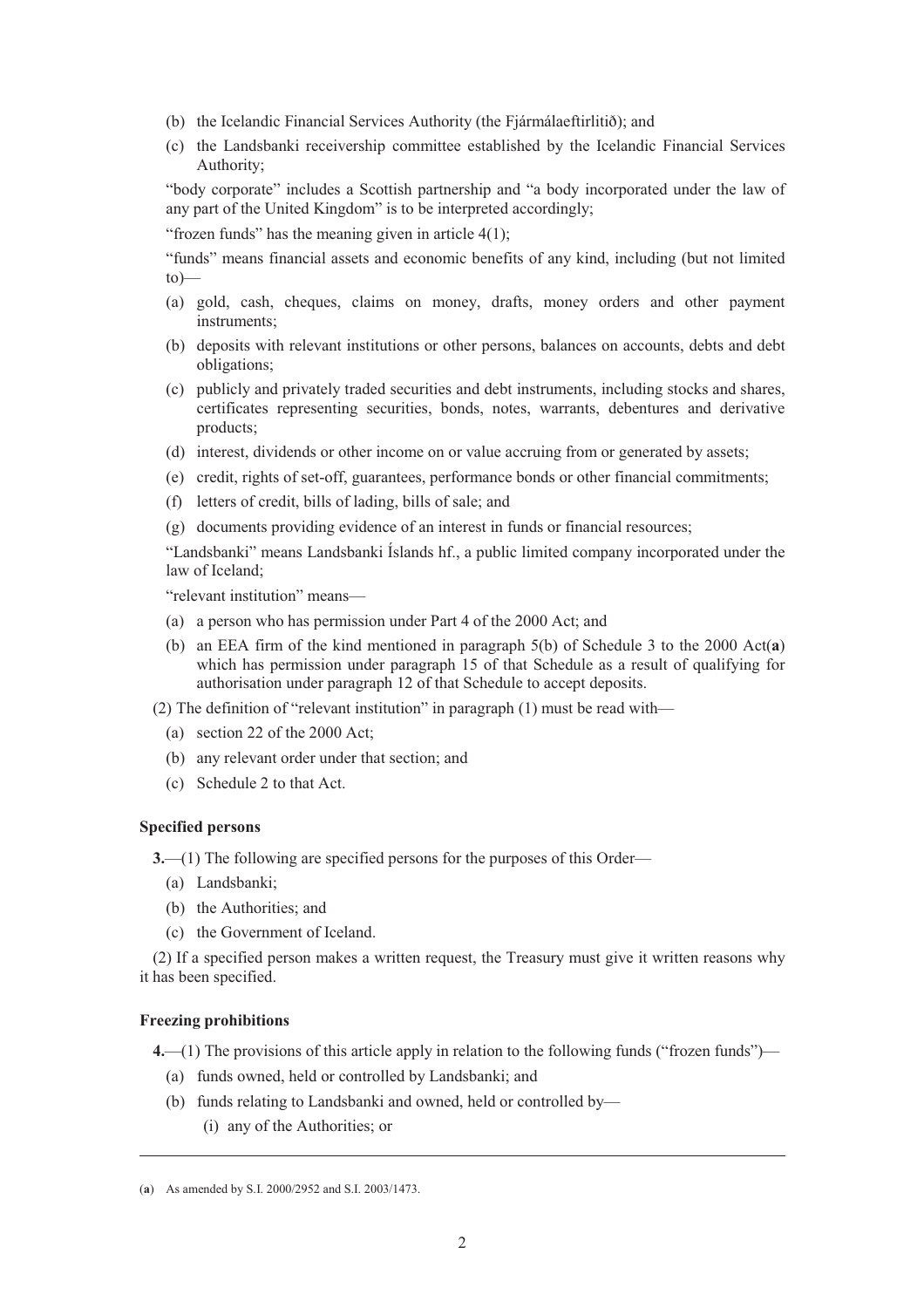#### (ii) the Government of Iceland.

(2) A person must not make frozen funds available to or for the benefit of a specified person.

(3) A person must not make frozen funds available at the direction or instruction of a specified person.

(4) A person must not deal with frozen funds.

(5) For the purposes of this article, making funds available to or for the benefit of a specified person includes—

- (a) allowing it to withdraw from an account;
- (b) honouring a cheque payable to it;
- (c) crediting its account with interest;
- (d) releasing documents of title (such as share certificates) held on its behalf;
- (e) making available the proceeds of realisation of its property; and
- (f) making a payment to or for its benefit.

(6) In this article, "deal with" means—

- (a) use, alter, move, allow access to or transfer;
- (b) deal with in any other way that would result in any change in volume, amount, location, ownership, possession, character or destination; or
- (c) make any other change that would enable use, including portfolio management.

## **Freezing prohibitions: offences**

**5.**—(1) A person who fails to comply with a prohibition imposed by article 4 commits an offence.

(2) A person who engages in an activity knowing or intending that it will enable or facilitate the commission by another person of an offence under paragraph (1) commits an offence.

(3) It is a defence to the offences in this article for a person to prove that he or she did not know and had no reason to suppose that—

- (a) in relation to the prohibition in article 4(2) the person to whom or for whose benefit frozen funds were made available, or were to be made available;
- (b) in relation to the prohibition in article 4(3), the person at the direction or instruction of whom frozen funds were made available, or were to be made available;
- (c) in relation to the prohibition in article 4(4), the person who owned, held or controlled the frozen funds,

was a specified person.

## **Licensing**

**6.**—(1) The Treasury may, by licence, authorise frozen funds to be made available.

(2) A licence may authorise a person to deal with frozen funds.

(3) A licence granted under this article disapplies the prohibitions in article 4 in respect of frozen funds made available or dealt with in accordance with the licence.

(4) A licence may be—

- (a) of indefinite duration or subject to an expiry date;
- (b) subject to conditions;
- (c) granted generally or to a person or persons named or described in the licence;
- (d) granted in relation to frozen funds generally or to funds of a description specified in the licence.
- (5) A licence may authorise frozen funds to be made available—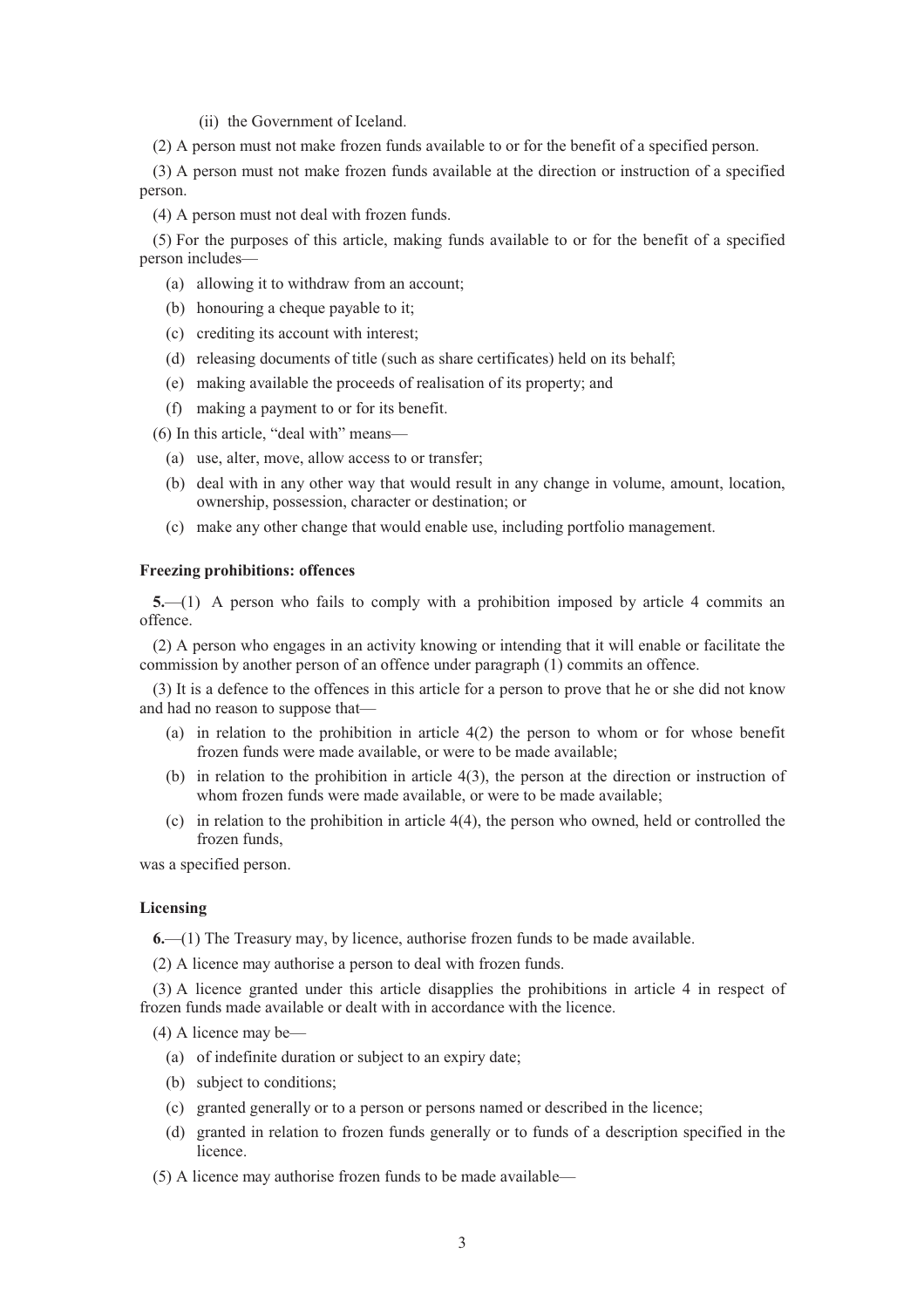- (a) generally or for purposes specified in the licence;
- (b) to or for the benefit of persons generally or a person or persons named or described in the **licence**

(6) The Treasury may vary or revoke a licence at any time.

- (7) The Treasury, where they grant, vary or revoke a licence, must—
	- (a) in the case of a licence granted to a particular person, give written notice of the licence, variation or revocation to that person, and
	- (b) in the case of a general licence or a licence granted to a category of persons, take such steps as the Treasury consider appropriate to publicise the licence, variation or revocation.

## **Licensing procedure**

**7.**—(1) A person applying for a licence must—

- (a) apply in writing; and
- (b) include such documentation and information that may be required for taking the relevant licensing decision.
- (2) The Treasury—
	- (a) are not required to consider an application which is incomplete; but
	- (b) if an application is incomplete, must infom the applicant of the further documentation or information required.
- (3) The Treasury may grant a licence without an application having been made.
- (4) The Treasury may authorise a person to grant licences on their behalf.

(5) A person who provides information, or produces a document, which he or she knows is false in a material particular with a view to obtaining a licence is guilty of an offence.

(6) A person who recklessly provides information, or produces a document, which is false in a material particular with a view to obtaining a licence is guilty of an offence.

# **Information**

**8.** The Schedule (which contains provisions about information and documents, and their disclosure) has effect.

### **Penalties**

**9.**—(1) A person guilty of an offence under article 5 is liable—

- (a) on summary conviction, to imprisonment for a term not exceeding 6 months or to a fine not exceeding the statutory maximum or to both;
- (b) on conviction on indictment, to imprisonment for a term not exceeding 2 years or to a fine or to both.

(2) A person guilty of an offence under article 7 or under Schedule 2 is liable on summary conviction to imprisonment for a term not exceeding 6 months or to a fine not exceeding level 5 on the standard scale or to both.

#### **Offences: procedure**

**10.**—(1) Proceedings for an offence under this Order are not to be instituted in England and Wales except by or with the consent of the Treasury or the Director of Public Prosecutions.

(2) Proceedings for an offence under this Order are not to be instituted in Northern Ireland except by or with the consent of the Treasury or the Director of Public Prosecutions for Northern Ireland.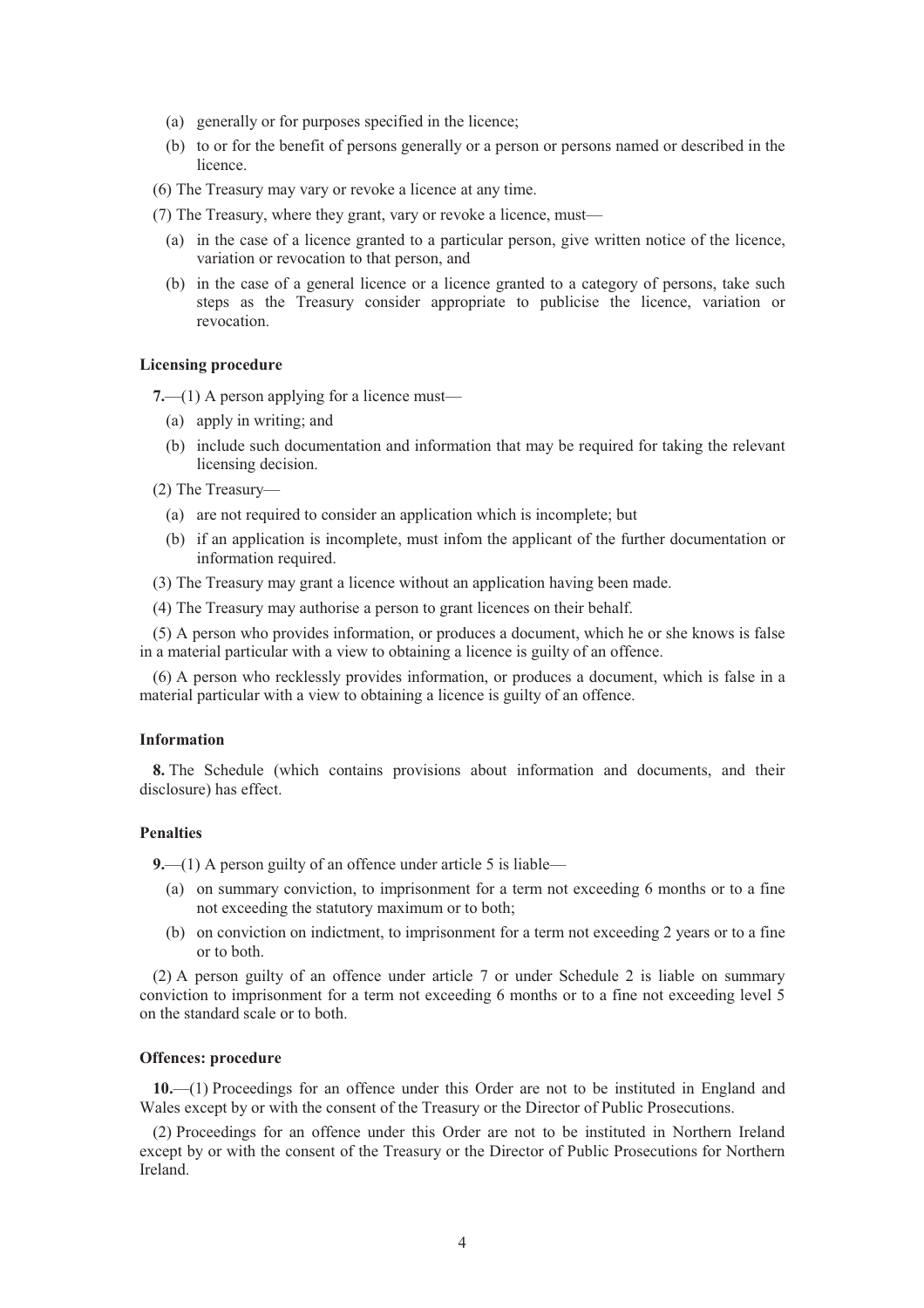(3) Despite anything in section 127(1) of the Magistrates' Courts Act 1980(**a**)(information to be laid within 6 months of offence) an information relating to an offence under this Order which is triable by a magistrates'court in England and Wales may be so tried if it is laid at any time in the period of one year starting with the date of the commission of the offence.

(4) In Scotland summary proceedings for an offence under this Order may be commenced at any time in the period of one year starting with the date of the commission of the offence.

(5) In its application to an offence under this Order Article 19(1)(a) of the Magistrates' Courts (Northern Ireland) Order 1981(**b**) (time limit within which complaint charging offence must be made) is to have effect as if the reference to six months were a reference to twelve months.

### **Offences by bodies corporate etc.**

**11.**—(1) If an offence under this Order—

- (a) is committed by a body corporate, and
- (b) is proved to have been committed with the consent or connivance of an officer, or to be attributable to any neglect on his or her part,

he or she as well as the body corporate is guilty of the offence and liable to be proceeded against and punished accordingly.

(2) For the purpose of paragraph (1) these are officers of a body corporate—

- (a) a director, manager, secretary or other similar officer of the body;
- (b) any person purporting to act in any such capacity;
- (c) in the case of a Scottish partnership, a partner.

(3) If the affairs of a body corporate are managed by its members, paragraph (1) applies in relation to the acts and defaults of a member in connection with his or her functions of management as if he or she were an officer of the body.

#### **Notices**

**12.**—(1) This article has effect in relation to any notice to be given to a person by the Treasury under article 6.

(2) Any such notice may be given—

- (a) by posting it to his or her last known address; or
- (b) where the person is a body corporate, by posting it to the registered or principal office of the body corporate.

(3) Where the Treasury do not have an address for the person, they must make arrangements for the notice to be given to him or her at the first available opportunity.

## **The Crown**

**13.**—(1) This Order binds the Crown, subject to the following provisions of this article.

(2) No contravention by the Crown of a provision of this Order makes the Crown criminally liable; but the High Court or in Scotland the Court of Session may, on the application of a person appearing to the Court to have an interest, declare unlawful any act or omission of the Crown which constitutes such a contravention.

(3) Nothing in this article affects Her Majesty in her private capacity; and this is to be construed as if section 38(3) of the Crown Proceedings Act 1947(**c**) (meaning of Her Majesty in her private capacity) were contained in this Order.

-

<sup>(</sup>**a**) 1980 c.43.

<sup>(</sup>**b**) S.I. 1981/1675 (N.I. 26).

<sup>(</sup>**c**) 1947 c.44.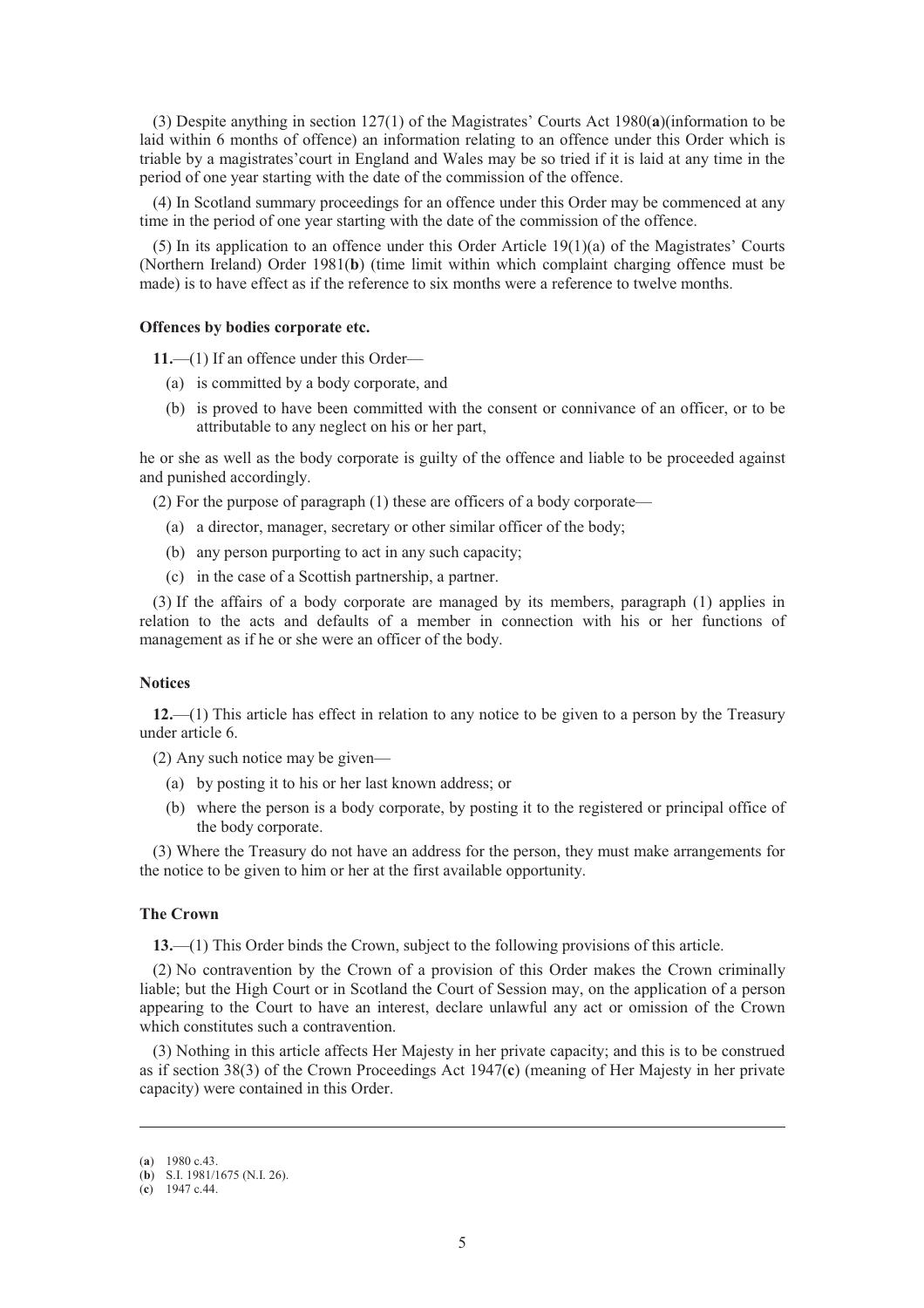# SCHEDULE Article 8

**1.**—(1) The Treasury may, in writing, request a person to provide information or produce documentation to them which they may reasonably need for the purpose of ascertaining whether an offence has been committed under this Order.

(2) The request may be made by the Treasury or by a person authorised by the Treasury.

(3) Any person to whom a request is made under sub-paragraph (1) must comply with it within 14 days and in such manner as may be specified in the request.

**2.** A relevant institution must disclose information as soon as practicable if the conditions in paragraph 3 are satisfied.

**3.** The conditions are that—

- (a) the relevant institution knows or suspects, or has grounds for knowing or suspecting, that a specified person—
	- (i) is a customer or has been a customer of the institution at any time since this Order came into force, or
	- (ii) is a person with whom it has dealings in the course of its business or has had such dealings at any time since this Order came into force.
- (b) the information—
	- (i) on which the knowledge or suspicion of the person required to disclose is based, or
	- (ii) which gives grounds for the knowledge or suspicion,

came to the person in the course of a business in the regulated sector.

(2) For the purposes of this paragraph, Schedule 3A to the Terrorism Act 2000(**a**) is to have effect for the purpose of determining what is a business in the regulated sector.

**4.** Disclosure of information in accordance with this Schedule is not to be taken to breach any restriction on the disclosure of information (however imposed).

**5.**—(1) This Schedule does not require any person to provide information or produce documentation which is privileged.

(2) Information and documentation is privileged if the person asked to provide or produce it would be entitled to refuse to do so on grounds of legal professional privilege in proceedings in the High Court or (in Scotland) on grounds of confidentiality of communications in proceedings in the Court of Session.

(3) But information or documentation held with the intention of furthering a criminal purpose is not privileged.

 $6$ —(1) A person who—

-

- (a) fails without reasonable excuse to provide information, or to produce a document, in response to a requirement in or under this Schedule;
- (b) provides information, or produces a document, which he or she knows is false in a material particular in relation to a requirement in or under this Schedule;

<sup>(</sup>**a**) 2000 c.11. Schedule 3A was inserted by paragraph 5(6) of Schedule 2 to the Anti-terrorism, Crime and Security Act 2001 (c. 24).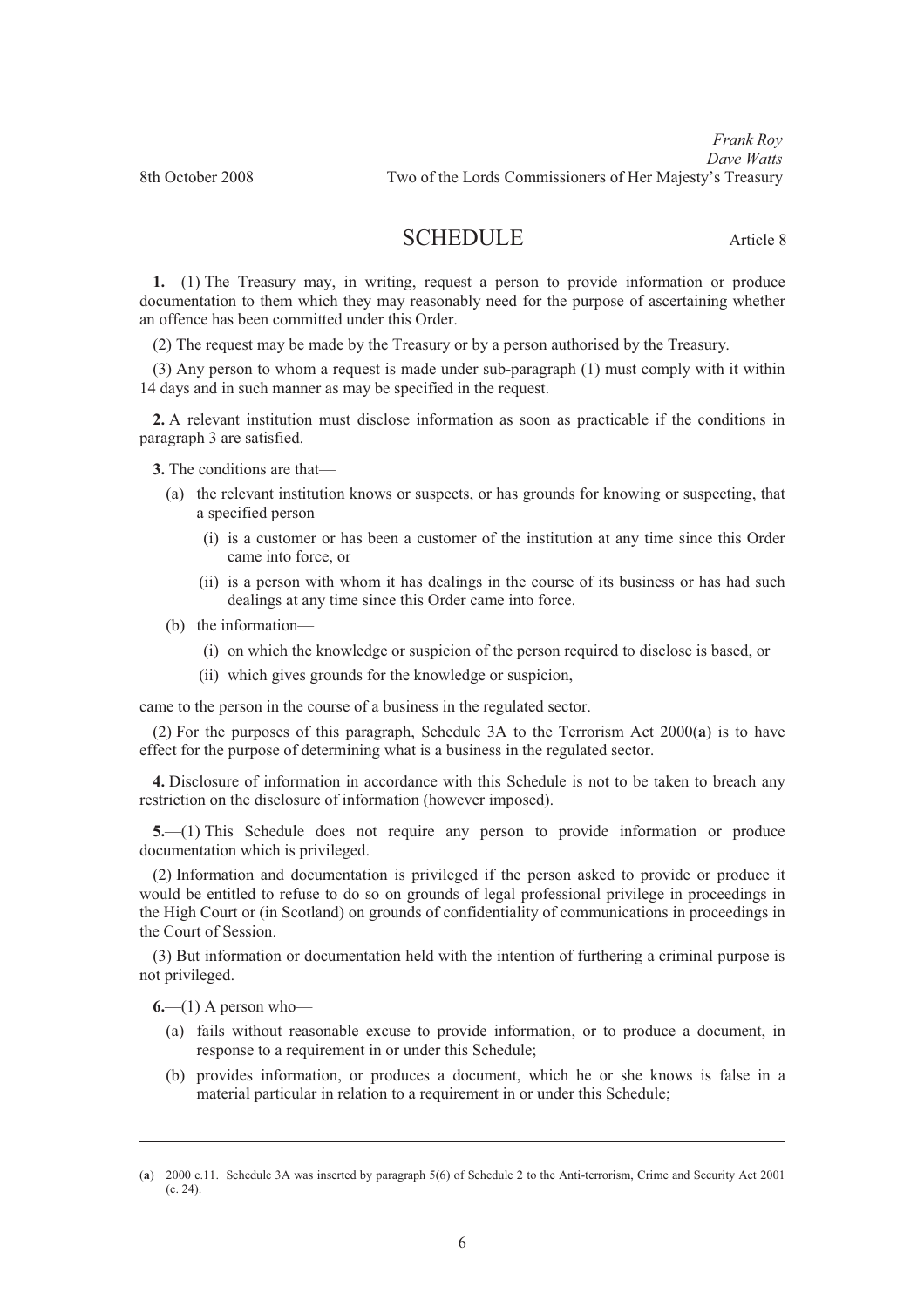- (c) recklessly provides information, or produces a document, which is false in a material particular in response to a requirement in or under this Schedule;
- (d) fails without reasonable excuse to disclose information as required under paragraph (3),

is guilty of an offence.

**7.** The Treasury may only disclose information given or documentation produced under this Order (including any copy or extract made of any such document)—

- (a) to a police officer;
- (b) to any person holding or acting in any office under or in the service of—
- (c) the Crown in respect of the Government of the United Kingdom;
- (d) the Government of the Isle of Man;
- (e) the States of Guernsey or Alderney or the Chief Pleas of Sark;
- (f) the State of Jersey;
- (g) any British overseas territory;
- (h) for the purpose of giving assistance or cooperation to the Government of any country;
- (i) to the Financial Services Authority;
- (j) with a view to instituting, or otherwise for the purposes of, any proceedings—
	- (i) in the United Kingdom, for an offence under this Order; or
	- (ii) in any of the Channel Islands, the Isle of Man or any British overseas territory, for an offence under a similar provision in any such jurisdiction; or
- (k) with the consent of a person who, in his or her own right (and not merely in the capacity of servant or agent), is entitled to the information or to the possession of the document, to any third party.

**8.** Where a person is convicted of an offence under paragraph 6 of this Schedule the court may make an order requiring that person, within such period as may be specified in the order, to give the requested information or to produce the requested document.